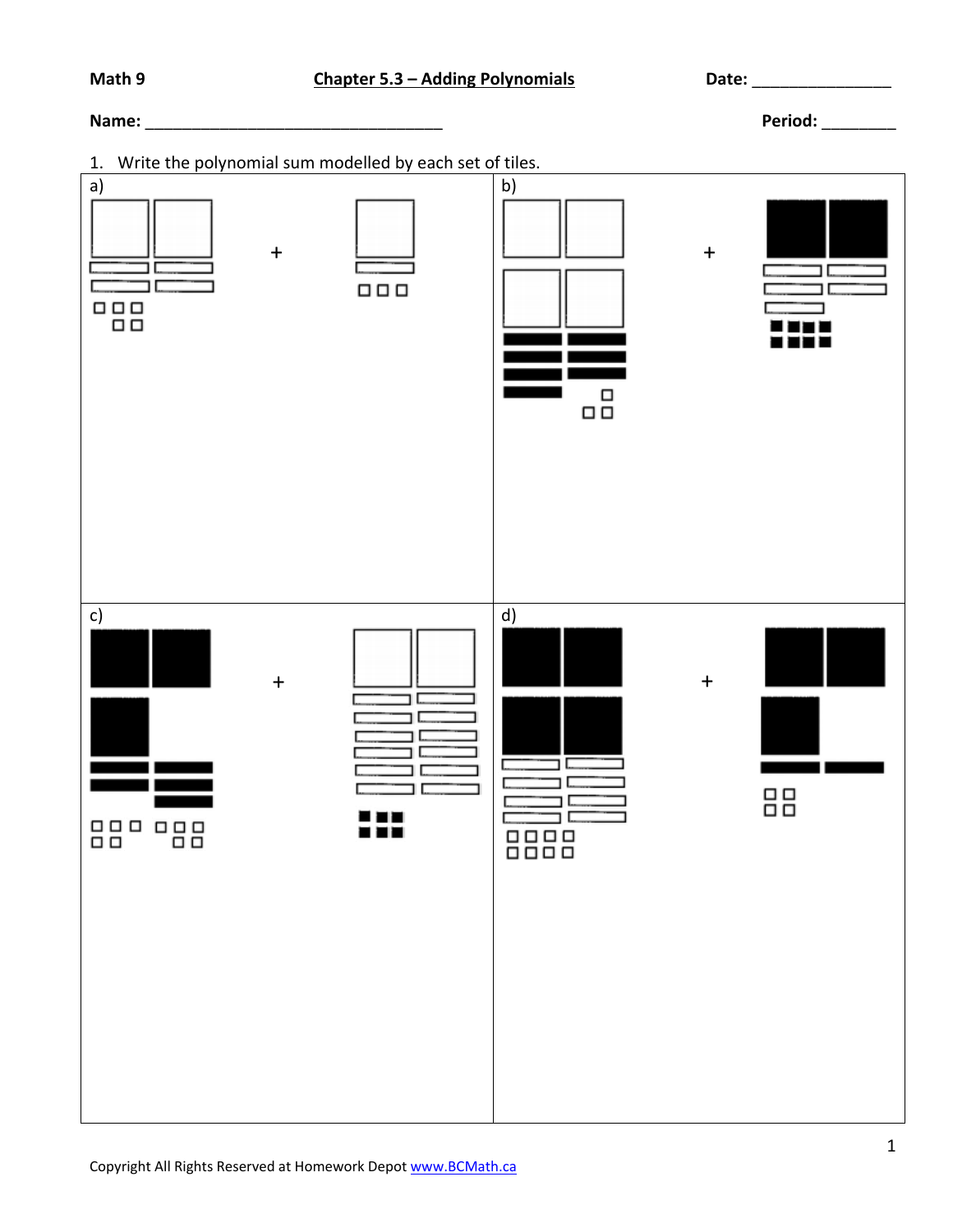## 2. Add these polynomials.

| a)                                          | b)                                 |
|---------------------------------------------|------------------------------------|
| $5x^2-3x+8$<br>$+$                          | $+\frac{6x^2-4x-17}{-2x^2-5x+10}$  |
| $\int \frac{2x^2 + 7x - 10}{x^2 + 7x - 10}$ |                                    |
|                                             |                                    |
|                                             |                                    |
|                                             |                                    |
|                                             |                                    |
|                                             |                                    |
|                                             |                                    |
| $\mathsf{c})$                               | $\mathsf{d}$                       |
|                                             |                                    |
| $+\frac{-3x^2-12x+28}{4x^2+7x-15}$          | $+\frac{-7x^2-9x-18}{-3x^2+6x-14}$ |
|                                             |                                    |
|                                             |                                    |
|                                             |                                    |
|                                             |                                    |

3. Add.

| J. Auu.                          |                                      |
|----------------------------------|--------------------------------------|
| a) $(3x+5)+(8-7x+x^2)$           | $(5x^2-8x-12)+(-3x^2+4x-13)$<br>b)   |
| c) $(2x+15)+(2y-8)+(5x-9y)$      | d) $(7-8x^2+12x)+(5-21x+13x^2)$      |
| e) $(24x-12x^2+1)+(15-20x-3x^2)$ | f) $(5x-2x^2)+(9x^2-7)+(15-6x^2+18)$ |